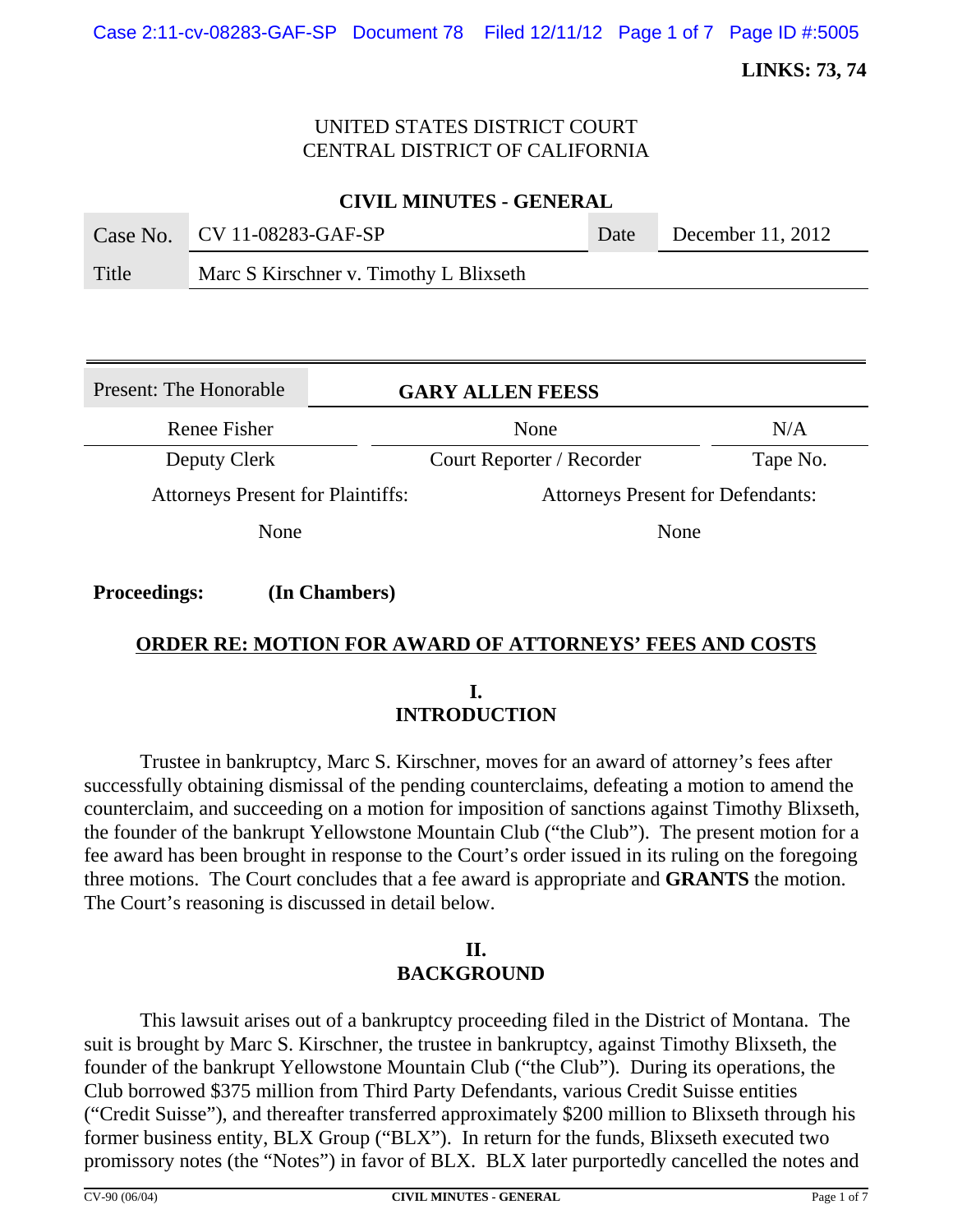## UNITED STATES DISTRICT COURT CENTRAL DISTRICT OF CALIFORNIA

**CIVIL MINUTES - GENERAL**

|       | Case No. $CV 11-08283-GAF-SP$          | Date | December 11, 2012 |
|-------|----------------------------------------|------|-------------------|
| Title | Marc S Kirschner v. Timothy L Blixseth |      |                   |

released Blixseth from any liability to repay the \$200 million. Those notes were later transferred to the Club, which was BLX's creditor, and the Club's bankruptcy estate, through the present lawsuit, seeks to set aside, under federal and state law, the allegedly fraudulent release and to recover the \$200 million.

Blixseth unsuccessfully sought dismissal of the pending complaint. When that tactic failed, Blixseth filed a Counterclaim and Third Party Complaint in which he contended that Credit Suisse and related entities, Blixseth's ex-wife, Edra Blixseth, and now Kirschner have participated in a RICO conspiracy with the object of gaining control of the Club and its assets through predatory lending practices, the transfer of ownership of the Club to Edra during the Blixseths' divorce proceedings, and the pending bankruptcy proceedings against the Club. Blixseth also made three contract-based counterclaims against Kirschner related to his attempt to collect on the Notes. (Docket No. 26 (Countercl.).) In the Third Party Complaint, Blixseth sought recovery from five Credit Suisse entities, in the event that he was found liable on the Notes, on theories of contribution and unjust enrichment. (Docket No. 27 [Third Party Compl.].)

Kirschner filed a Motion to Dismiss Blixseth's Counterclaim (the "Motion to Dismiss"), a Motion for Sanctions, and an Opposition to Defendant and Counterclaimant's Motion to Amend the Counterclaim. (Docket Nos. 29, 30, 52.) On November 1, the Court issued an order granting all three of these motions and ordering Kirschner "to file a specific request for fees and costs incurred in moving to dismiss the Counterclaim, moving for sanctions, and opposing Blixseth's motion for leave to amend the Counterclaim, supported by billing records and other appropriate documentation." (11/1/12 Order at 38–39.) In response to the Order, Kirschner filed his present Motion for Attorneys' Fees and Costs. (Docket No. 73 [Mem.].) Kirschner requests \$85,014.75 in attorneys' fees. (Mem. at 6.) Kirschner's request for attorneys' fees is itemized by attorney, three of whom work for Bailey & Glasser, LLP ("B&G"), and three of whom are with the firm of Bienert, Miller & Katzman ("BMK"). (Id.) Kirschner also requests \$5,167.96 in costs, related to online legal research expenses. (Id. at 9.)

Blixseth filed a late Opposition to Kirschner's motion for attorneys' fees, objecting to Kirschner's requested figure on a number of grounds: (1) Kirschner never properly met and conferred with Blixseth prior to filing the Motion to Dismiss and Motion for Sanctions, (2) the attorneys' billing "contains countless entries that are block-billed, which brings the reasonableness of each block-billed entry into question," (3) the billing records "contain significant entries where the description of work rendered is partially redacted," (4) the billing records reveal duplicative billing by B&G and BMK, (5) B&G and BMK's hours for the Motion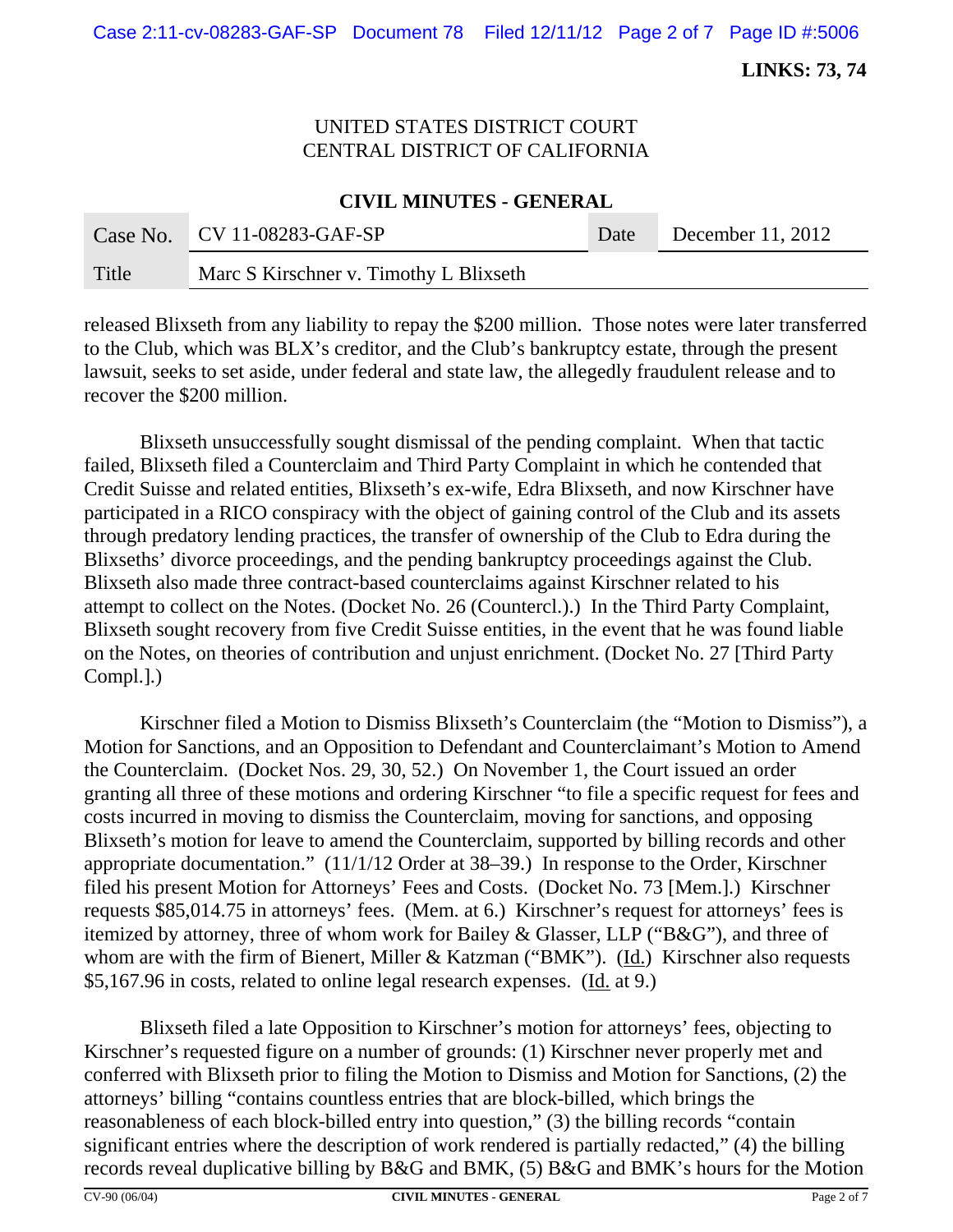## UNITED STATES DISTRICT COURT CENTRAL DISTRICT OF CALIFORNIA

#### **CIVIL MINUTES - GENERAL**

|       | Case No. $CV 11-08283-GAF-SP$          | Date | December 11, 2012 |
|-------|----------------------------------------|------|-------------------|
| Title | Marc S Kirschner v. Timothy L Blixseth |      |                   |

to Dismiss the Counterclaim and Motion for Sanctions are grossly excessive, (6) Kirschner improperly seeks fees for BMK's preparation of an Opposition to Blixseth's Ex Parte Motion for Continuance, and (7) Kirschner request for computer research costs is improper because the billing records are unclear and because "this Court's local rules do not specify computer research as a taxable cost." (Docket No. 75 [Opp.].) Under Local Rule 7–12, "[t]he failure to file any required document, or the failure to file it within the deadline, may be deemed consent to the granting or denial of the motion." C.D. Cal. Rule 7–12. Because the Court favors decisions on the merits, the Court nevertheless **GRANTS** Blixseth's ex parte request for consideration of the belatedly-filed Opposition.

In spite of the Opposition, however, and for reasons discussed in further detail below, the Motion for Attorneys' Fees and Costs is **GRANTED.**

# **III. DISCUSSION**

## **A. LEGAL STANDARD**

"Reasonableness is the benchmark for sanctions based on attorneys' fees." Mirch v. Frank, 266 Fed. App'x. 586 (9th Cir. 2008) (citing 28 U.S.C. § 1927 (authorizing fees 'reasonably incurred')). A two-step approach is employed in assessing whether attorneys' fees are reasonable. Intel Corp. v. Terabyte Int'l, 6 F.3d 614, 622 (9th Cir. 1993)(citing Hensley v. Eckerhart, 461 U.S. 424, 433 (1983)). First, the court calculates the lodestar figure by multiplying the hours reasonably spent on the litigation by a reasonable hourly rate. Costa v. Commissioner of Social Sec. Admin., 690 F.3d 1132, 1135 (9th Cir. 2012) (quotation omitted); Morales v. City of San Rafael, 96 F.3d 359, 363 (9th Cir. 1996). Second, after computing the "lodestar," the district court may then adjust the figure upward or downward taking into consideration twelve "reasonableness" factors:

(1) the time and labor required, (2) the novelty and difficulty of the questions involved, (3) the skill requisite to perform the legal service properly, (4) the preclusion of other employment by the attorney due to the acceptance of the case, (5) the customary fee, (6) whether the fee is fixed or contingent, (7) time limitations imposed by the client or the circumstances, (8) the amount involved and the results obtained, (9) the experience, reputation, and ability of the attorneys, (10) the "undesirability" of the case, (11) the nature and length of the professional relationship with the client, and (12) awards in similar cases.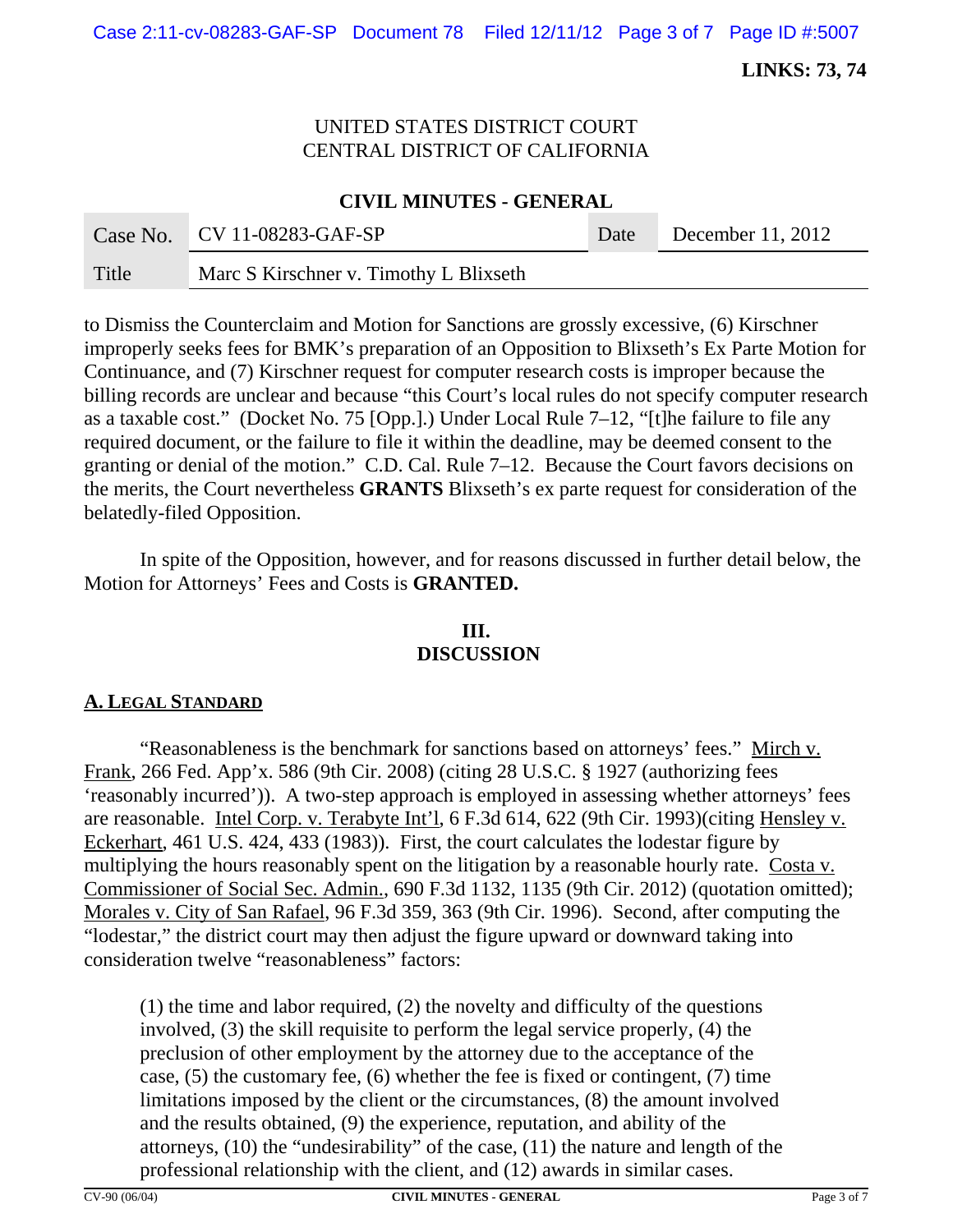## UNITED STATES DISTRICT COURT CENTRAL DISTRICT OF CALIFORNIA

#### **CIVIL MINUTES - GENERAL**

|       | Case No. $CV 11-08283-GAF-SP$          | Date | December 11, 2012 |
|-------|----------------------------------------|------|-------------------|
| Title | Marc S Kirschner v. Timothy L Blixseth |      |                   |

Evon v. Law Offices of Sidney Mickell, 688 F.3d 1015, 1033 (9th Cir. 2012) (quoting Morales, 96 F.3d at 363 n.8.) "The most critical factor is the degree of success obtained." Hensley, 461 U.S. at 436. Furthermore, "[t]here exists a 'strong presumption' that the fee determined by multiplying a reasonable billing rate by the number of hours justifiably expended on a litigation constitutes an appropriate fee award." Chandler v. Koon, 996 F.2d 1223, at \*3 (9th Cir. 1993) (citing United Steelworkers of America v. Phelps Dodge Corp., 896 F.2d 403, 406 (9th Cir. 1990)). And, finally, the Ninth Circuit has made clear that reasonable fees "are to be calculated according to the prevailing market rates in the relevant community." Van Skike v. Director, Office of Workers' Compensation Programs, 557 F.3d 1041, 1046 (9th Cir. 2009) (quoting Blum v. Stenson, 465 U.S. 886, 895 (1984).) "The relevant community is generally defined as 'the forum in which the district court sits.'" Id. (quoting Barjon v. Dalton, 132 F.3d 496, 500 (9th Cir. 1997)).

## **B. APPLICATION**

## **1. ATTORNEYS' FEES**

Here, Kirschner requests only the lodestar figure at issue—\$85,014.75—with no upward adjustment, and the Court concludes that such an award is appropriate, particularly in light of Kirschner's success with respect to each of the three motions filed. Kirschner's requests for attorneys' fees is as follows: (1) \$9,800.00 for 24.5 hours worked by Brian A. Glasser of B&G at \$400/hour; (2) \$30,920.00 for 77.3 hours worked by J.B. Perrine of B&G at \$400/hour; \$24,333.75 for 108.15 hours worked by Leona Goldshaw of B&G at \$225/hour; (4) \$7,371.00 for 11.7 hours worked by Steven Jay Katzman of BMK at \$630/hour; (5) \$3,750.00 for 10 hours worked by Susann K. Narholm at \$375/hour; and (6) \$8,840.00 for 27.2 hours worked by Tony Bisconti at \$325/hour. (Mem. at 6.)

"[I]n most cases, [t]he lawyers' actual billing rates reflect market rates—they provide an efficient and fair short cut for determining the market rate." Student Public Int. Research Group of N.J., Inc. v. AT&T Bell Labs., 842 F.2d 1436, 1445 (3d Cir. 1988). Here, the billing rates listed for each of these attorneys is reasonable given the market rate in Los Angeles, and the ample experience of each of the attorneys, as detailed by Kirschner in his request. (See Mem. at 6–8 (describing qualifications of each of the above-referenced attorneys, including law school, additional education, and former employment).) The Court thus concludes that the \$85,014.75 lodestar calculation is based on a reasonable billing rate.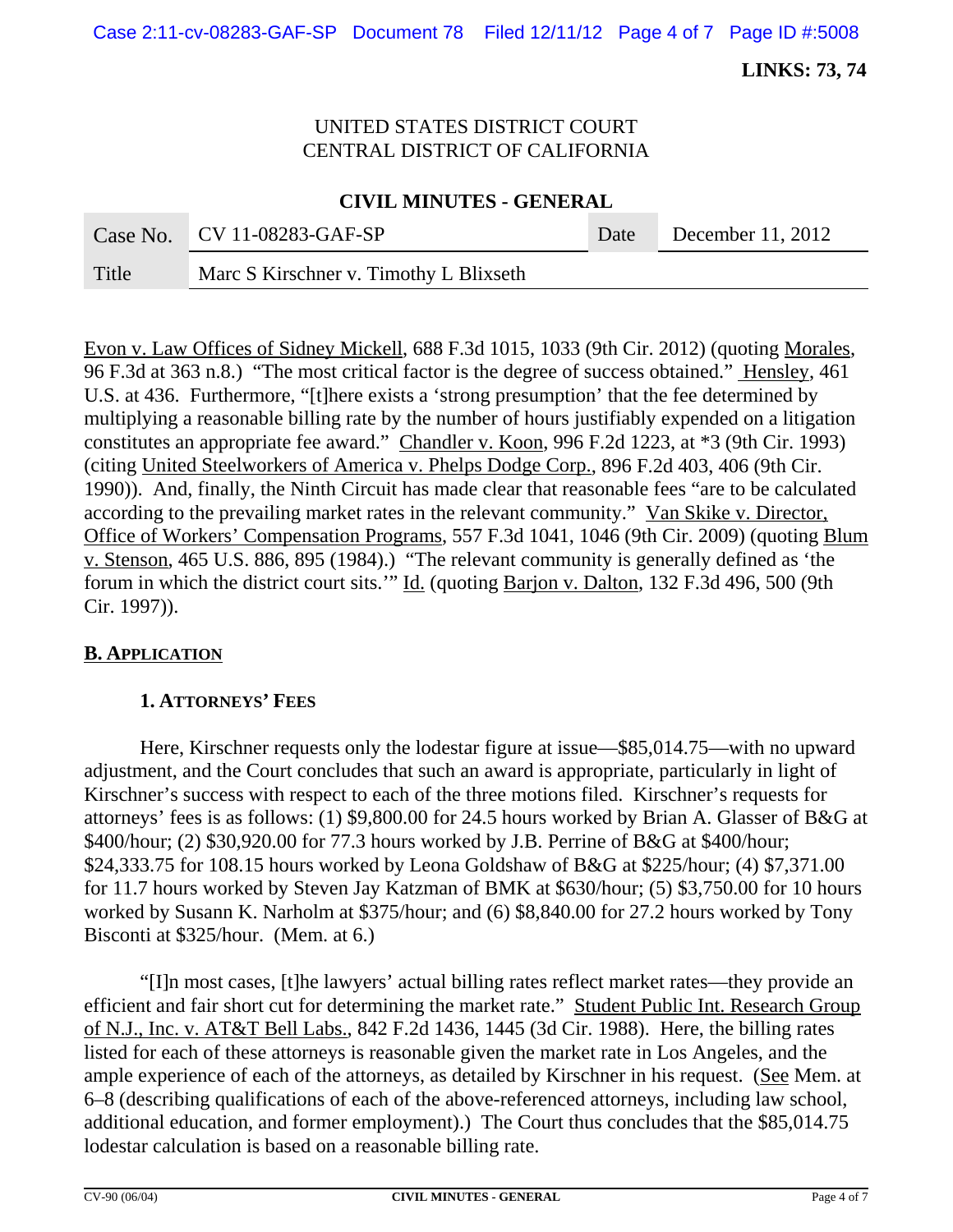## UNITED STATES DISTRICT COURT CENTRAL DISTRICT OF CALIFORNIA

**CIVIL MINUTES - GENERAL**

|       | Case No. $CV 11-08283-GAF-SP$          | Date | December 11, 2012 |
|-------|----------------------------------------|------|-------------------|
| Title | Marc S Kirschner v. Timothy L Blixseth |      |                   |

The time spent drafting the three motions in question—258.95 hours—is also reasonable especially considering the complexity of the issues presented and the vexatious conduct of the opposition. (Mem. at 6.) As the Supreme Court noted in Hensley, in determining both a reasonable billing rate and a reasonable number of hours, "[t]here is no precise rule or formula . . . ." Hensley, 461 U.S. at 436. However, "the most critical factor is the degree of success obtained." Id. Here, Kirschner filed three motions and the Court granted all three. (11/1/12 Order.) The motions were complex, involving "hundreds of pages of pleadings," "thousands of pages of exhibits," and requiring the Court to issue an order spanning some thirty-nine pages to dispose of the case. (Mem. At 2; 11/1/12 Order) Finally, Kirschner has voluntarily excluded the "time of two partners and two paralegals at B&G" and Mr. Glasser's time "was reduced from 47.70 to 24.50 hours." (Mem. at 7.)

Blixseth's Opposition does not alter the Court's conclusion that Kirschner's request for attorneys' fees is reasonable. His argument that Kirschner failed to meet and confer as required by Local Rule 7–3 is utterly unpersuasive. Not only is Blixseth raising this argument nearly eight months after the filing of the motions in question, but Kirschner effectively rebuts these allegations with Mr. Glasser's billing records, which demonstrate that the parties did, in fact, meet and confer. (Reply at 2 (citing Glasser Decl., Exhibit A, entry item dated March 27, 2012 ("Call to Conant [Blixseth's attorney], left message re: our desire for him not to refile the spurious counterclaim.").)

Furthermore, Blixseth's arguments with respect to block-billing, redactions, duplicative hours, and "grossly excessive" hours are too vague to be persuasive. As the Ninth Circuit recognized in Beltran Rosas v. County of San Bernardino, objections to a fee request should be specific. 260 F. Supp. 2d 990, 996 n.4 (citing Gates, 39 F.3d 1439 (9th Cir. 1994) (stating as a reason for rejecting the defendants' contention that an attorney's fee award was invalid, that the defendants failed to make adequate specific objections)); see also Lawyers' Mut. Ins. Co. v. Home Ins. Co., No. 93-3839, 1995 WL 150556, at \*1 (N.D. Cal., Mar. 20, 1995). The potential pitfalls of block-billed or redacted entries is that they will prevent the Court from determining precisely how attorneys spent particular hours. Here, Blixseth fails to point to even one blockbilled or redacted entry that would cause this purported confusion. And the Court does not find the billing records unintelligible or opaque as a result of Kirschner's minor redactions and the block-billing in some of the entries.

With respect to the allegation that BMK and B&G have duplicative time entries, a review of the billing records substantiates Kirschner's explanation that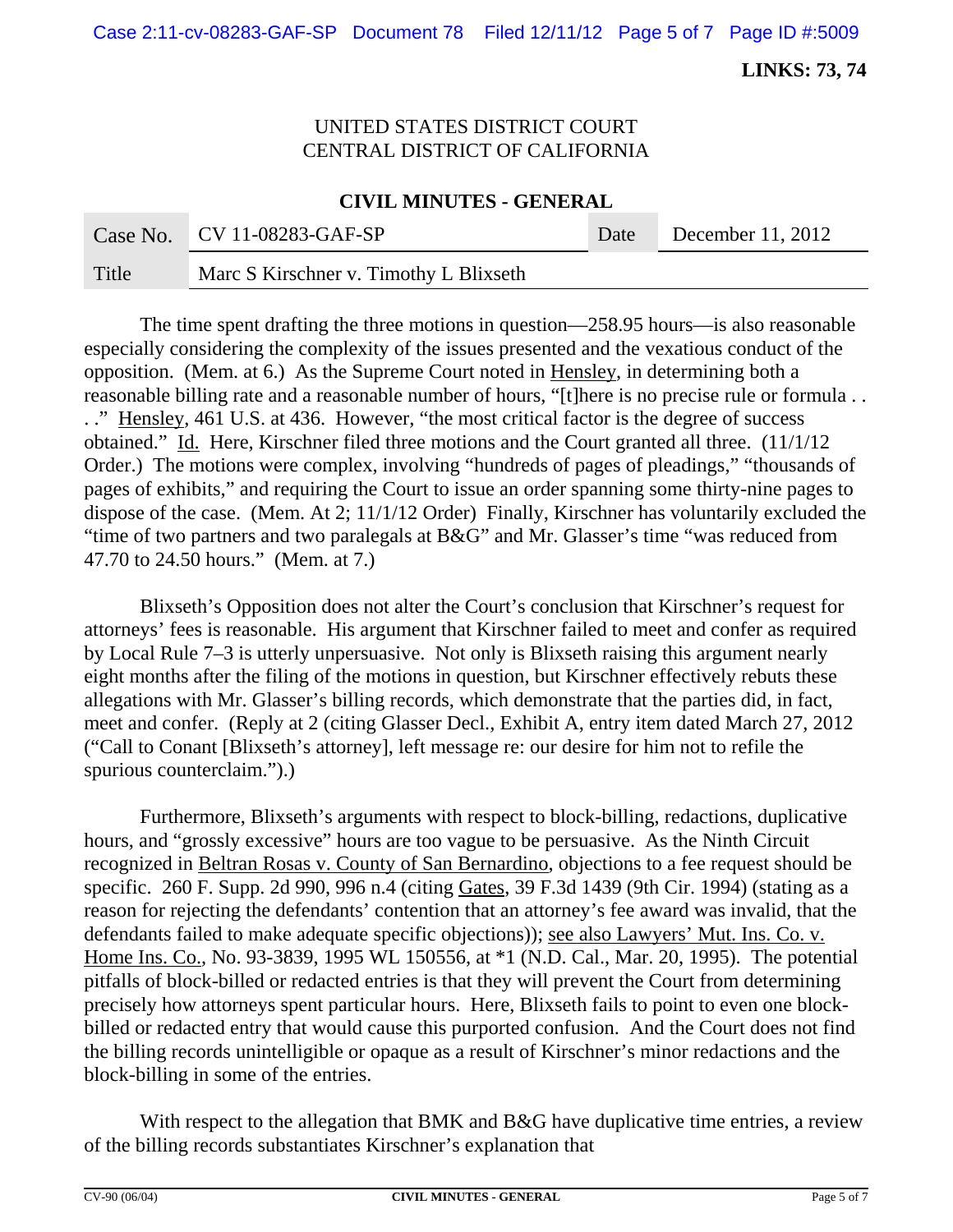## UNITED STATES DISTRICT COURT CENTRAL DISTRICT OF CALIFORNIA

#### **CIVIL MINUTES - GENERAL**

|       | Case No. $CV 11-08283-GAF-SP$          | Date | December 11, 2012 |
|-------|----------------------------------------|------|-------------------|
| Title | Marc S Kirschner v. Timothy L Blixseth |      |                   |

[c]ontrary to the Opponents' suggestion, BMK and B&G were not simply reviewing each other's work and communicating without any substantive response. Rather, extensive strategy, review, analysis, and communications performed by both BMK and B&G were substantive in nature and necessary, addressing complex substantive and procedural issues arising in this case due to several factors, including but not limited to: the nature of the specious claims asserted by Mr. Blixseth; the preexisting litigation across several forums; and complex legal questions of intersecting state, federal, and bankruptcy law.

(Reply at 7.) Furthermore, the one case Blixseth cites in support of the proposition that the number of hours at issue here is excessive—Maughan v. Google Tech., Inc.—involved an attorney who billed over 200 hours for the preparation of *one* motion. 143 Cal.App.4th 1242, 1251 (2006). Here, Kirschner's counsel spent 258.95 hours preparing *three* motions. (Mem. at 6.) Thus, Blixseth's Opposition does not alter the Court's conclusion that these hours are reasonable in light of the complexity of the case and the degree of success Kirschner obtained.

Finally, Blixseth's argument that the fees relating to the preparation of Kirschner's Opposition to Blixseth's Ex Parte Application to continue the hearing on the Motion to Dismiss and Motion for Sanctions was unnecessary is also unavailing. The Court agrees with Kirschner's assessment that "[t]he time incurred opposing the Ex Parte Application directly relates to both the Motion to Dismiss and the Motion for Sanctions, as the Ex Parte Application was filed by Blixseth in an attempt to delay the Court's ruling on those matters for the strategic purpose of having Blixseth's Motion to Amend heard first." (Reply at 8.)

## **2. COSTS**

In addition to attorneys' fees, Kirschner requests \$5,167.96 in costs "related to online legal research expenses." (Mem. at 9 (citing Glasser Decl. ¶ 7; Exhibit B).) The Court finds this figure reasonable and Blixseth's contention that Local Rule 54–4 "do[es] not specify computer research as a taxable cost" is inapposite. (Opp. at 7.) The type of cost recovery permitted or prohibited under Local Rule 54–4 is not dispositive of the determination of appropriate costs here because these costs are being imposed as a form of sanctions pursuant to 28 U.S.C. § 1927.